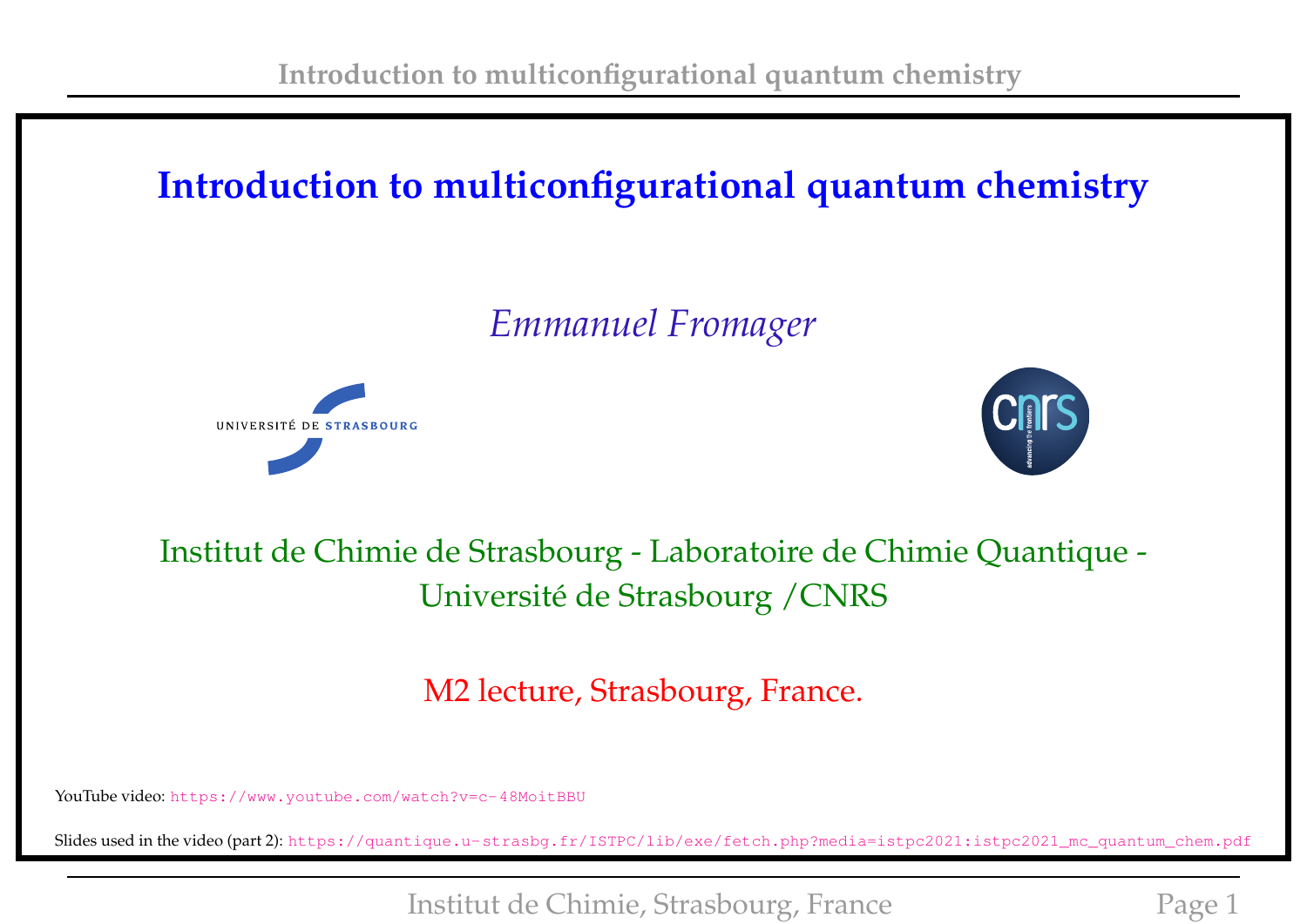#### Variational and non-variational approximations

• The exact electronic ground state  $\Psi_0$  and its energy  $E_0$  can be obtained two ways:

$$
E_0 = \min_{\Psi} \frac{\langle \Psi | \hat{H} | \Psi \rangle}{\langle \Psi | \Psi \rangle} = \frac{\langle \Psi_0 | \hat{H} | \Psi_0 \rangle}{\langle \Psi_0 | \Psi_0 \rangle} \qquad \hat{H} | \Psi_0 \rangle = E_0 | \Psi_0 \rangle
$$

• Approximate parametrized ground-state wave function:  $\Psi(\lambda_0)$ 

where  $\lambda_0$  denotes the complete set of optimized parameters.

 $\langle \Psi(\boldsymbol{\lambda})|\hat{H}|\Psi(\boldsymbol{\lambda})\rangle$ 

 $\langle \Psi(\boldsymbol{\lambda})|\Psi(\boldsymbol{\lambda})\rangle$ 

 $\partial$ 

 $\partial$ λ

**Variational** calculation **Non-variational** calculation

$$
= 0 \qquad \qquad \hat{H}|\Psi(\boldsymbol{\lambda})\rangle - E(\boldsymbol{\lambda})|\Psi(\boldsymbol{\lambda})\rangle = 0 \qquad \text{for } \boldsymbol{\lambda} = \boldsymbol{\lambda}_0
$$

↓ ↓

Hartree-Fock (HF) Many-Body Perturbation Theory (MBPT) Configuration Interaction (CI) Coupled Cluster (CC) Multi-Configurational Self-Consistent Field (MCSCF)

 $\Big\}$  $\Big\}$  $\Big\}$  $\overline{\phantom{a}}$ 

 $|\lambda = \lambda_0$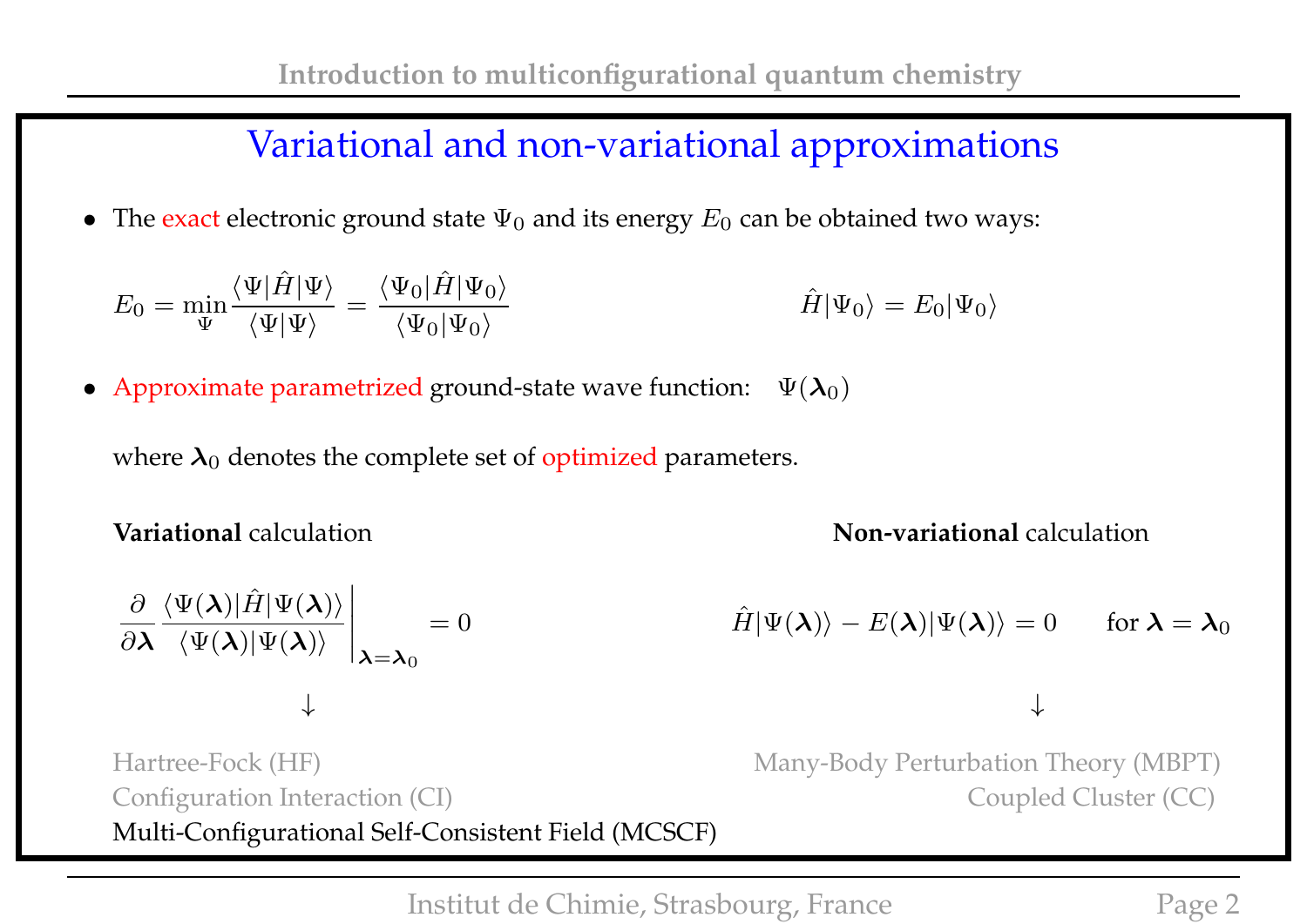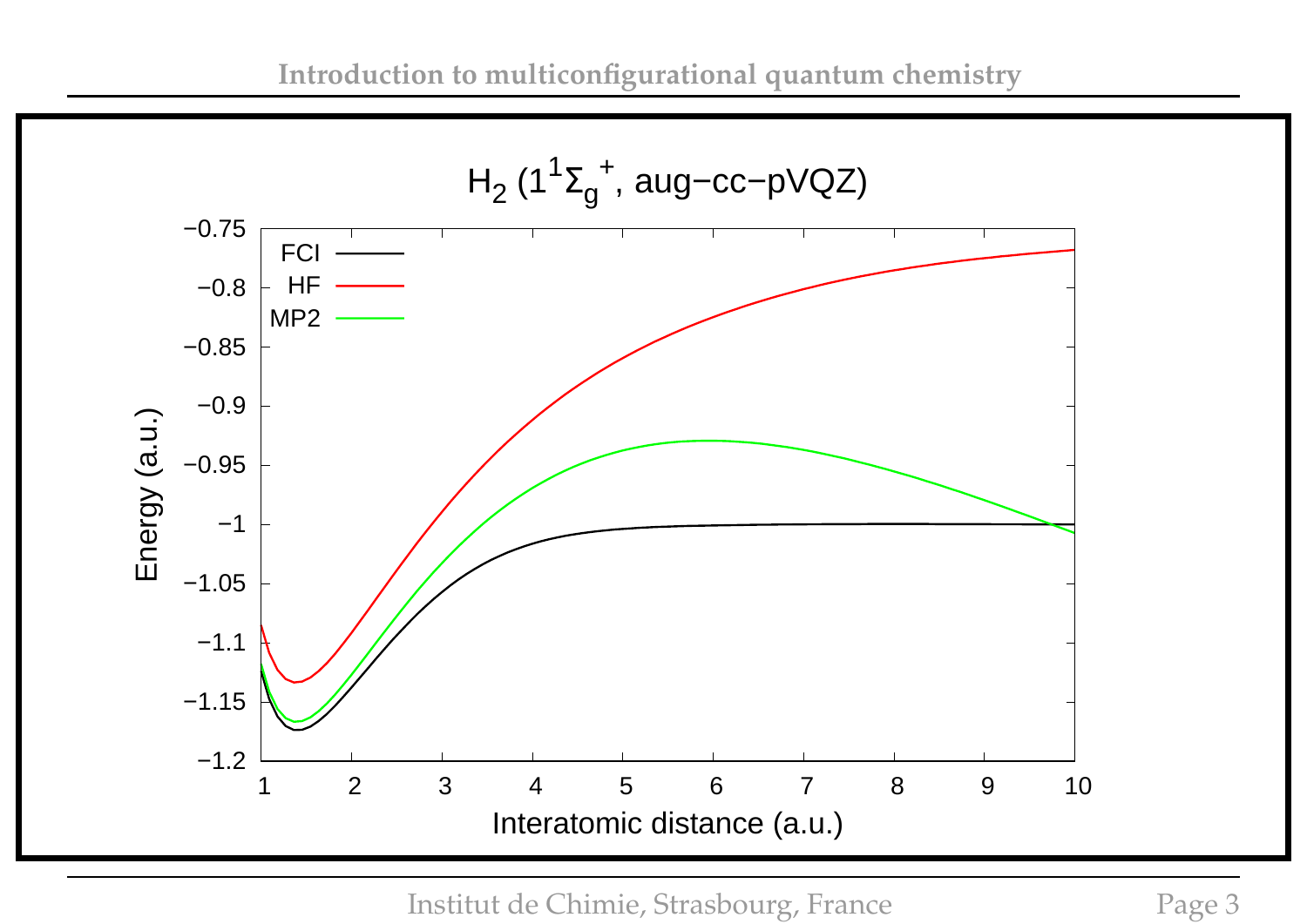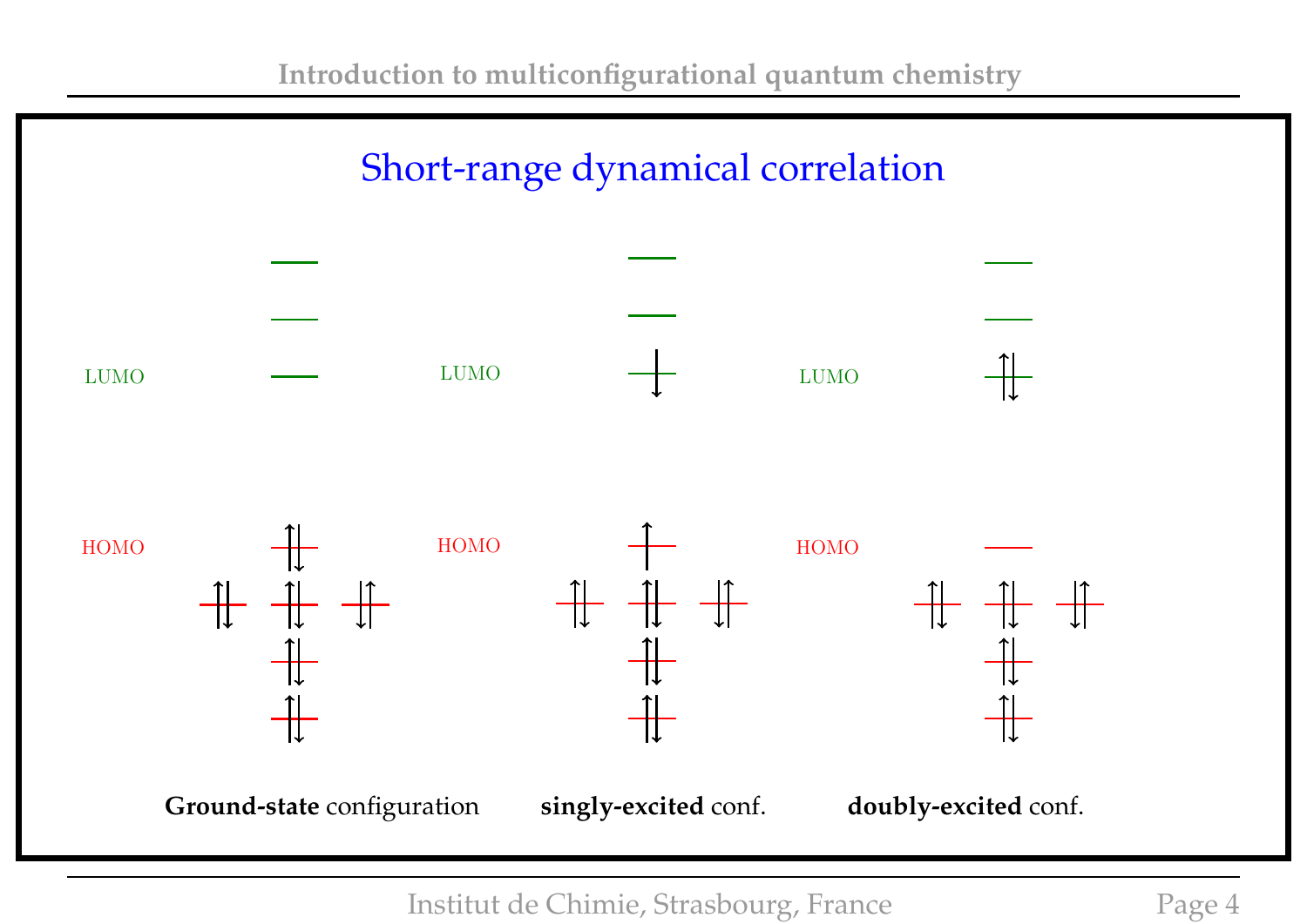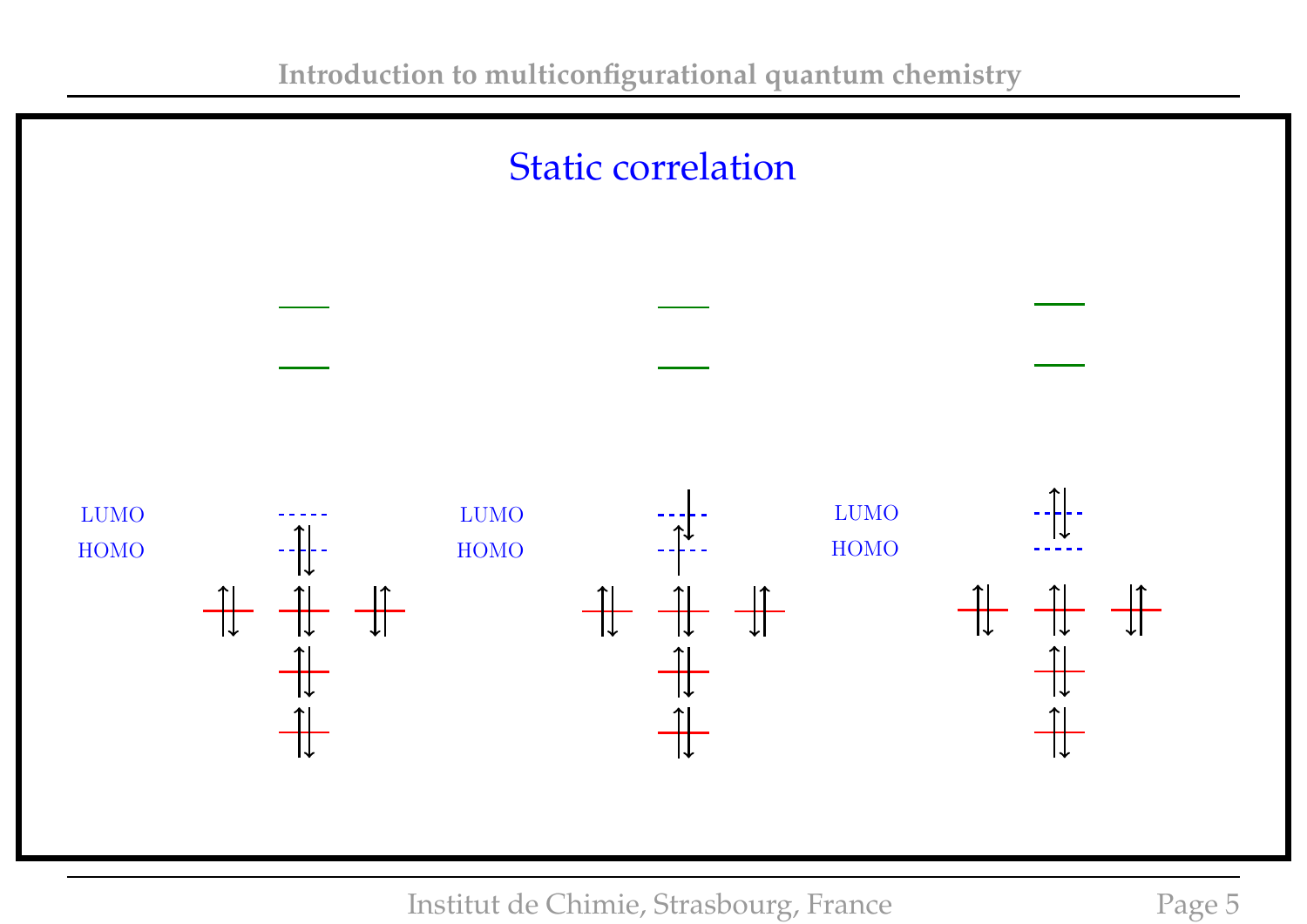#### Static correlation

 $\bullet$  H<sub>2</sub> in the equilibrium geometry:

$$
|\Psi_0\rangle = C_0 |1\sigma_g^{\alpha} 1\sigma_g^{\beta}\rangle + \dots
$$
 where  $|C_0|^2 = 98\%$  no static correlation

• In the dissociation limit:  $H_A...H_B$  and *not*  $H_A^ \overline{A} \cdots H_B^+$  or  $H_A^+ \cdots H_B^-$ 

$$
\phi_{1\sigma_g}(\mathbf{r}) = \frac{1}{\sqrt{2}} \Big( \phi_{1s_A}(\mathbf{r}) + \phi_{1s_B}(\mathbf{r}) \Big) \quad \text{and} \quad \phi_{1\sigma_u}(\mathbf{r}) = \frac{1}{\sqrt{2}} \Big( \phi_{1s_A}(\mathbf{r}) - \phi_{1s_B}(\mathbf{r}) \Big)
$$
  

$$
|1\sigma_g^{\alpha}1\sigma_g^{\beta}\rangle = \frac{1}{2} \Big( |1s_A^{\alpha}1s_B^{\beta}\rangle + |1s_B^{\alpha}1s_A^{\beta}\rangle + |1s_A^{\alpha}1s_A^{\beta}\rangle + |1s_B^{\alpha}1s_B^{\beta}\rangle \Big)
$$
  

$$
-|1\sigma_u^{\alpha}1\sigma_u^{\beta}\rangle = \frac{1}{2} \Big( |1s_A^{\alpha}1s_B^{\beta}\rangle + |1s_B^{\alpha}1s_A^{\beta}\rangle - |1s_A^{\alpha}1s_A^{\beta}\rangle - |1s_B^{\alpha}1s_B^{\beta}\rangle \Big)
$$

$$
\bigg|\ket{\Psi_0}=\frac{1}{\sqrt{2}}\Big(\ket{1\sigma_g^\alpha 1\sigma_g^\beta}-\ket{1\sigma_u^\alpha 1\sigma_u^\beta}\Big)
$$

strong static correlation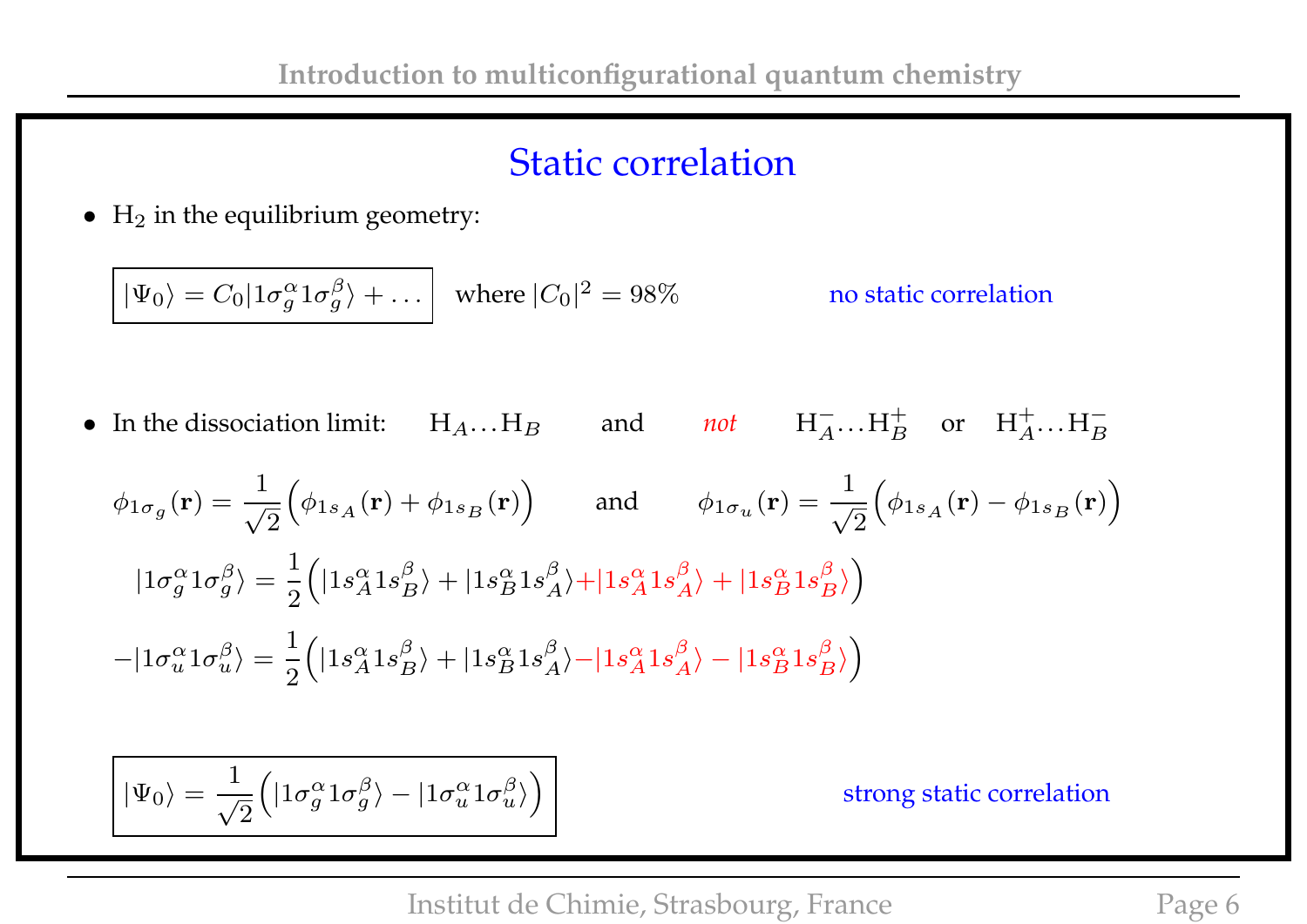## $H_2$  in a minimal basis

#### **EXERCISE:**

**(1)** Show that the Hamiltonian matrix for  $H_2$  can be written in the basis of the two single-determinant states  $|1\sigma^\alpha_q\>$  $\frac{\alpha}{g}1\sigma_{g}^{\beta}\rangle$  and  $|1\sigma_{u}^{\alpha}1\sigma_{u}^{\beta}\rangle$  as follows,

$$
[\hat{H}]=\left[\begin{array}{cc} E_g & K \\ K & E_u \end{array}\right], \quad \text{where} \quad
$$

 $\text{for} \hspace{0.3cm} i = g,u, \hspace{0.3cm} E_i = 2h_{ii} + \langle 1\sigma_i 1\sigma_i | 1\sigma_i 1\sigma_i \rangle, \hspace{0.3cm} h_{ii} = \langle 1\sigma_i | \hat{h} | 1\sigma_i \rangle, \hspace{0.3cm} K = \langle 1\sigma_u 1\sigma_u | 1\sigma_g 1\sigma_g \rangle.$ 

**(2)** In the following, we use the minimal basis consisting of the two 1s atomic orbitals. Explain why, in the dissociation limit,  $E_g = E_u$  and  $K =$ 1 2  $\langle 1s1s|1s1s \rangle > 0$ .

**(3)** Conclude that, in the dissociation limit, the ground state is multiconfigurational and does correspond to two neutral hydrogen atoms with energy  $(E_q - K)$ .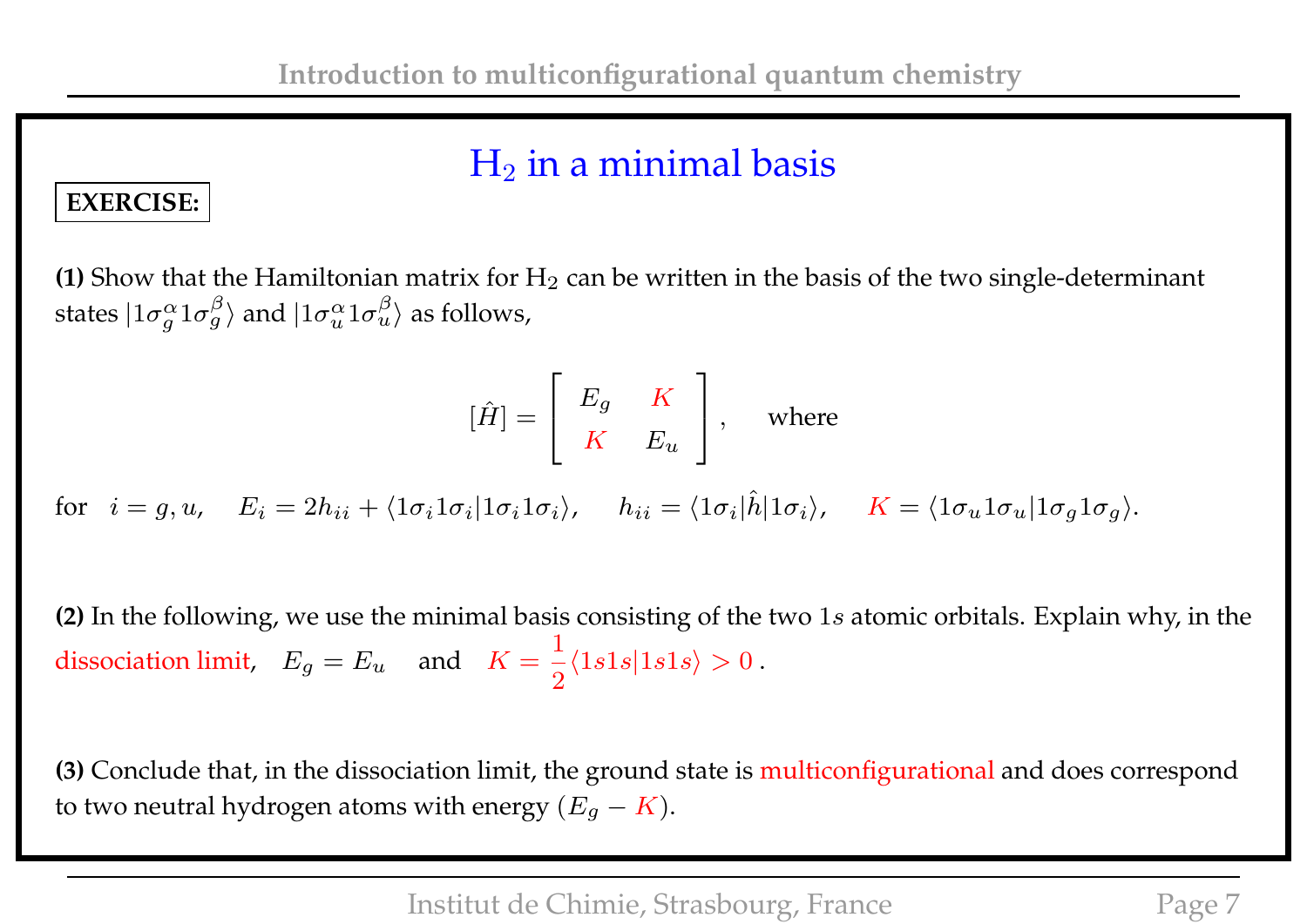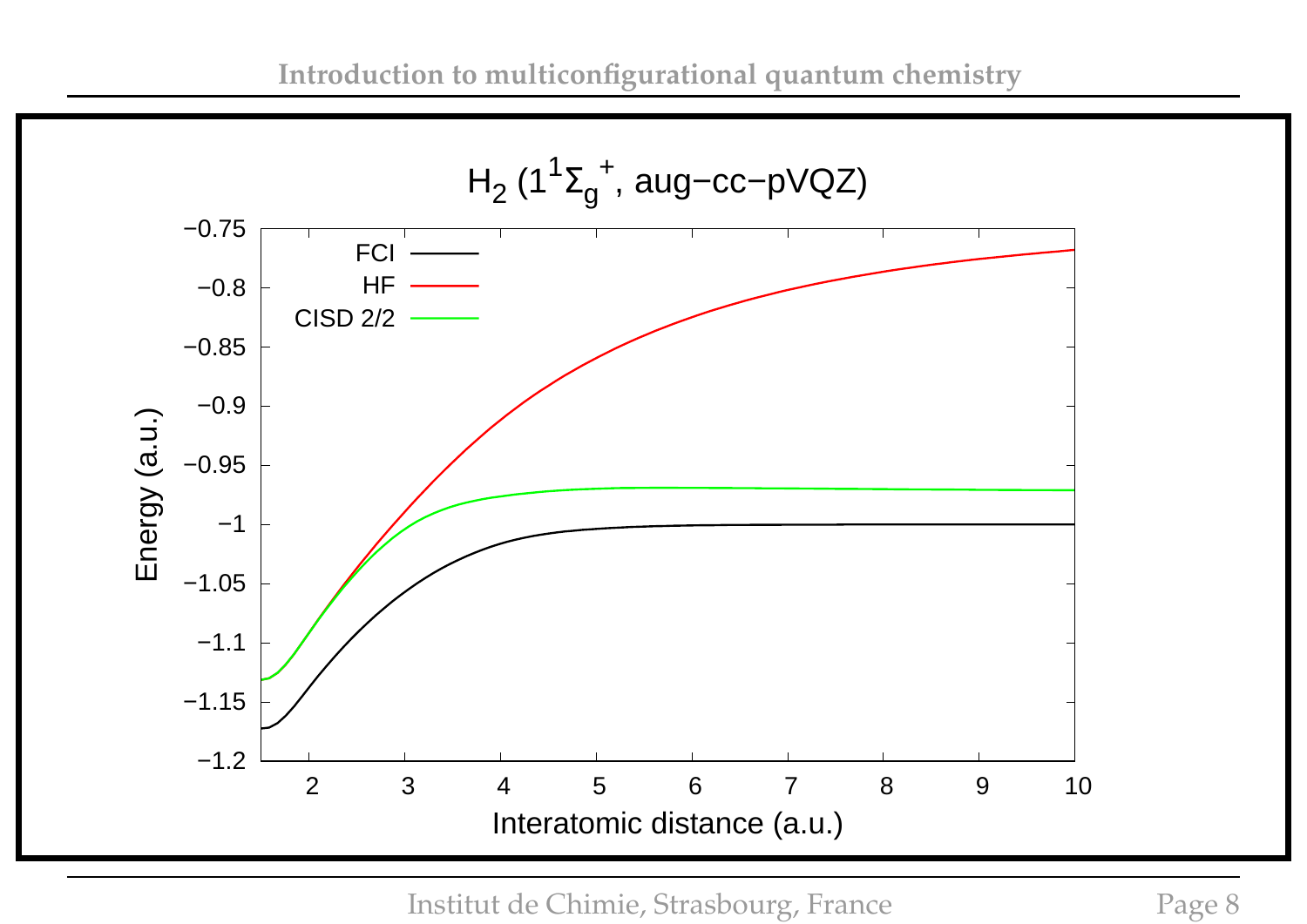#### Multi-Configurational Self-Consistent Field model (MCSCF)

• The MCSCF model consists in performing a CI calculation with a *reoptimization of the orbitals*:

$$
|\Psi(\kappa, \mathbf{C})\rangle = e^{-\hat{\kappa}} \left( \sum_{\xi} C_{\xi} |\text{det}_{\xi} \rangle \right)
$$
 where  $\mathbf{C} \equiv \{C_{\xi}\}$  and  $\kappa \equiv \{\kappa_{pq}\}.$ 

- The parameters C and  $\kappa$  are optimized *variationally* i.e. by minimizing  $\frac{\langle \Psi(\kappa, \mathbf{C}) | \hat{H} | \Psi(\kappa, \mathbf{C}) \rangle}{\langle \Psi(\kappa, \mathbf{C}) | \Psi(\kappa, \mathbf{C}) \rangle}$ .
- The MCSCF model is a *multiconfigurational extension of HF* which aims at describing *static correlation*: a limited number of determinants should be sufficient.
- Short-range dynamical correlation is treated afterwards (post-MCSCF models).
- Choice of the determinants: *active space*

| $H_{\cdot\cdot}$ .H | 2 electrons in 2 orbitals $(1\sigma_q, 1\sigma_u)$ | $\longrightarrow$ 2/2 |  |
|---------------------|----------------------------------------------------|-----------------------|--|
| Be                  | 2 electrons in 4 orbitals $(2s, 2p_x, 2p_y, 2p_z)$ | $\longrightarrow$ 2/4 |  |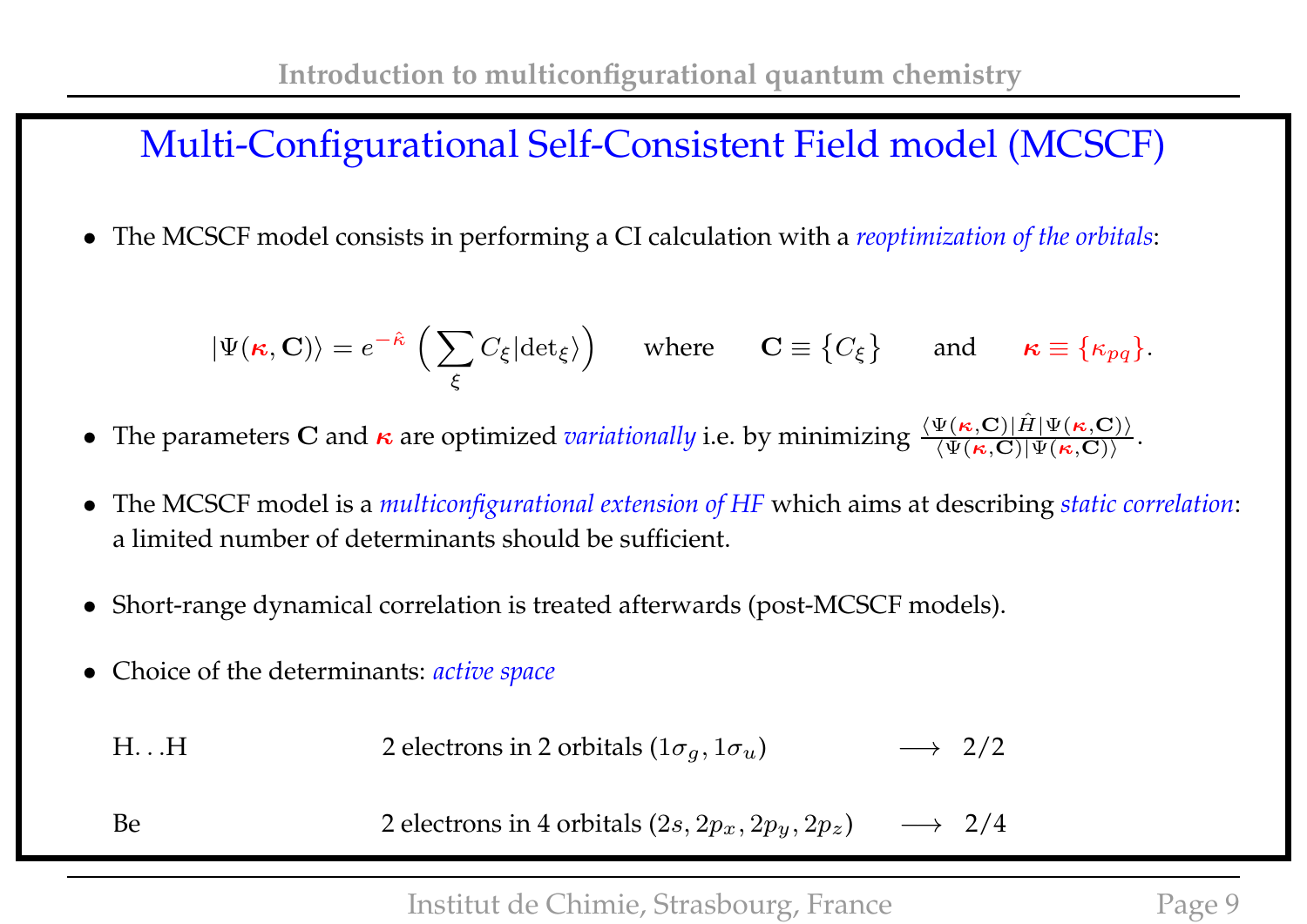### Multi-Configurational Self-Consistent Field model (MCSCF)

• Complete Active Space (CAS) for Be:  $|1s^22s^2\rangle, |1s^22p_x^2\rangle, |1s^22p_y^2\rangle$  $\langle x^2\rangle, |1s^2 2p_z^2\rangle$  $\binom{2}{z}$ ,

| if all the determinants are included in the MCSCF calculation $\longrightarrow$ CASSCF |                   |        |
|----------------------------------------------------------------------------------------|-------------------|--------|
| if a Restricted Active Space (RAS) is used                                             | $\longrightarrow$ | RASSCE |

• The orbital space is now divided in three:

| doubly occupied molecular orbitals (inactive) | $\phi_i, \phi_j, \ldots$ | $\perp s$              |
|-----------------------------------------------|--------------------------|------------------------|
| active molecular orbitals                     | $\phi_u, \phi_v, \ldots$ | $2s, 2p_x, 2p_y, 2p_z$ |
| unoccupied molecular orbitals (virtuals)      | $\phi_a, \phi_b, \ldots$ | $3s, 3p, 3d, \ldots$   |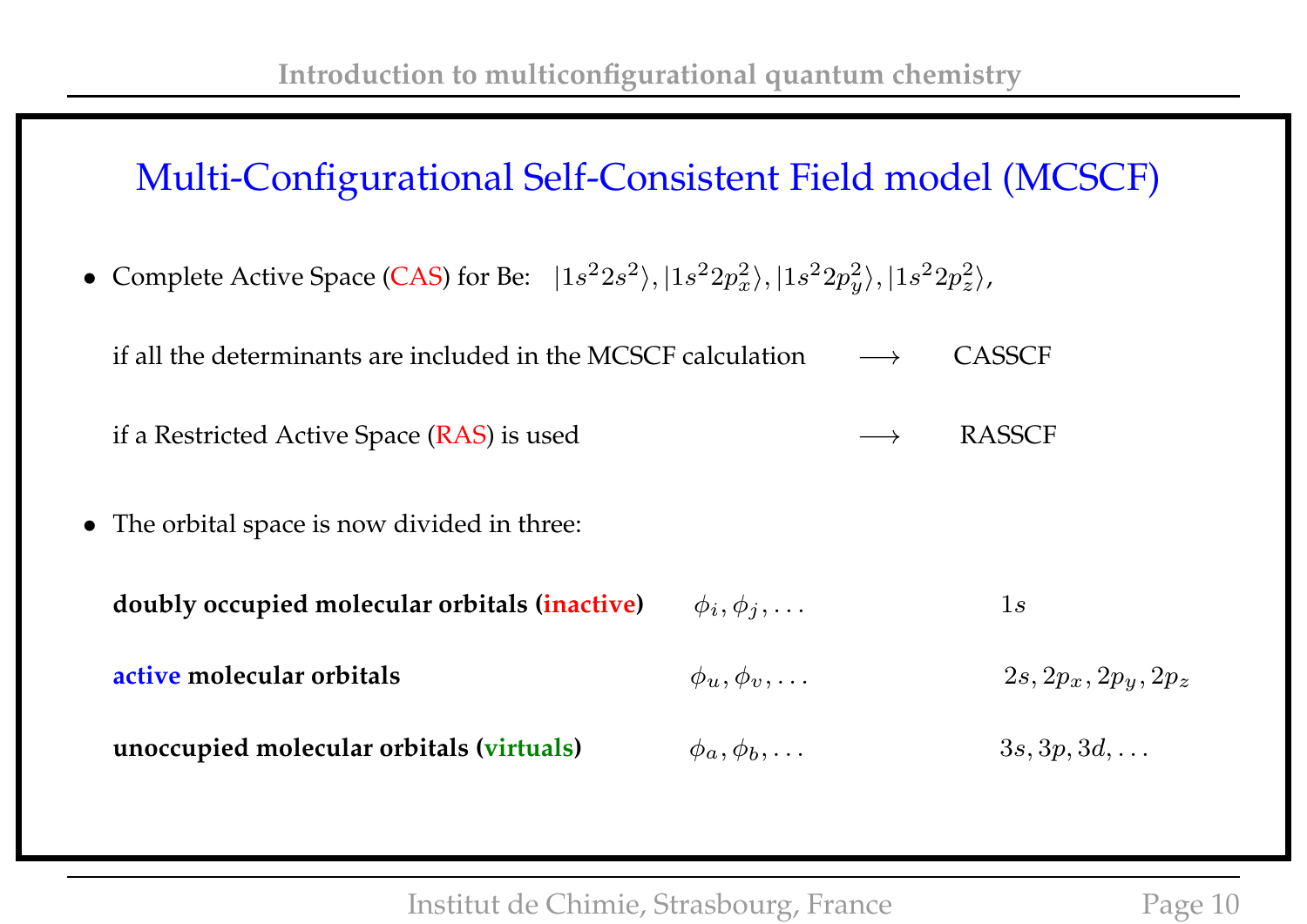

**Introduction to multiconfigurational quantum chemistry**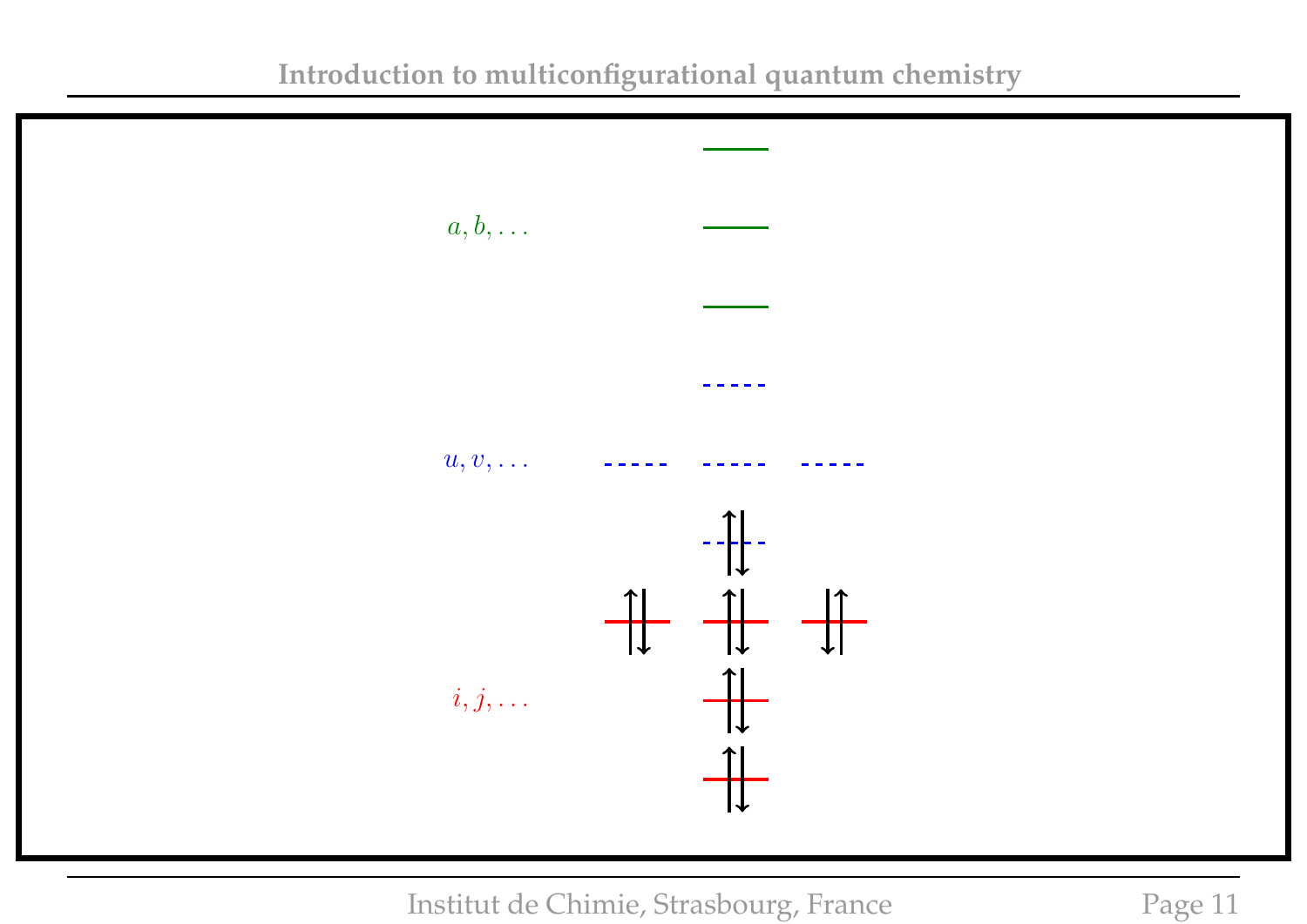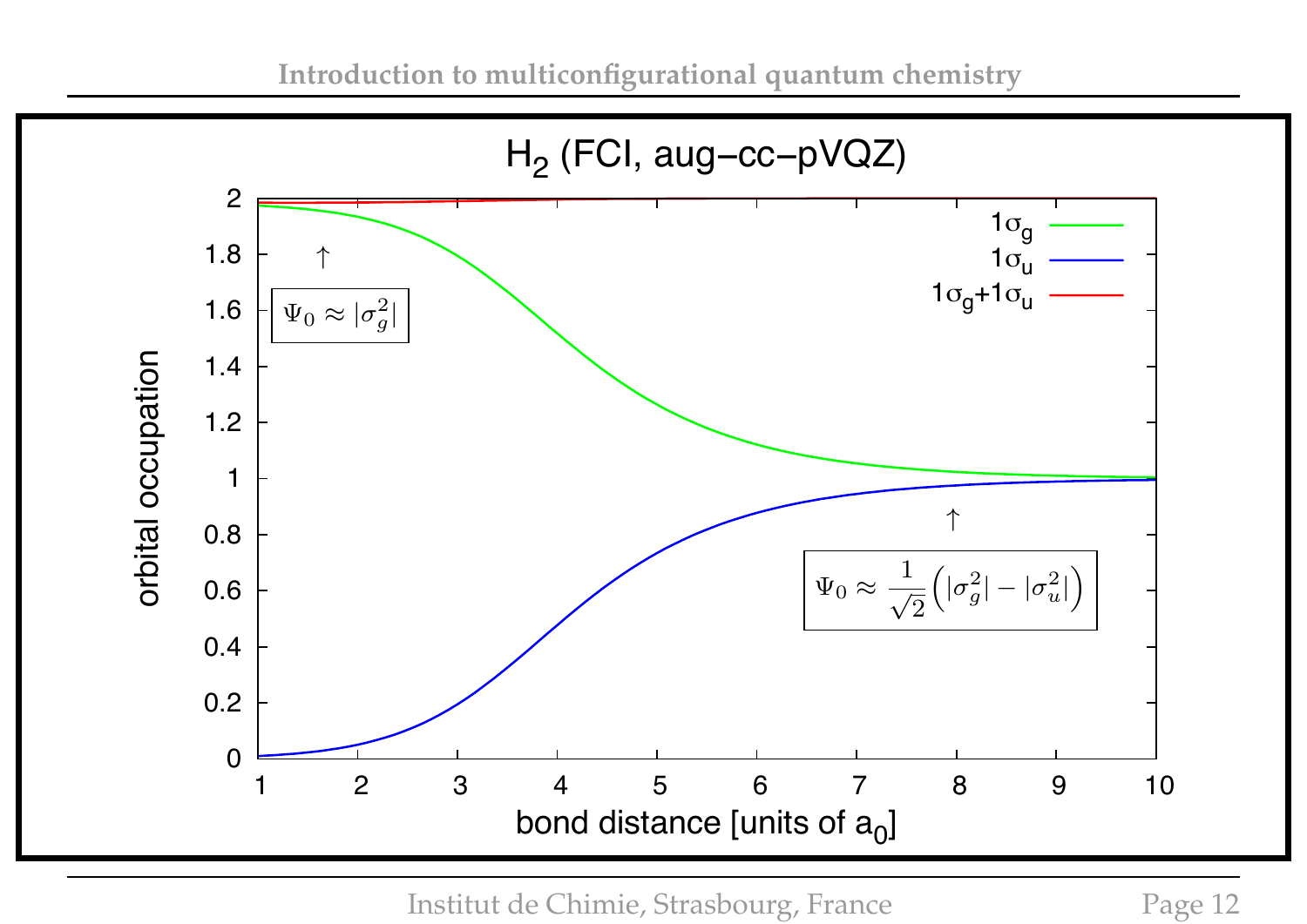#### Multi-Configurational Self-Consistent Field model (MCSCF)

**EXERCISE:** In order to illustrate with  $H_2$  the fact that active orbitals can be partially occupied, show that the active part of the density matrix  ${}^A\mathbf{D}$ , defined as

$$
{}^A\mathbf{D}_{vw} = \langle \Psi | \hat{E}_{vw} | \Psi \rangle,
$$

where 
$$
|\Psi\rangle = \frac{1}{\sqrt{1+c^2}} \Big( |1\sigma_g^{\alpha} 1\sigma_g^{\beta}\rangle - c |1\sigma_u^{\alpha} 1\sigma_u^{\beta}\rangle \Big),
$$

equals

$$
{}^{A}\mathbf{D} = \begin{bmatrix} \frac{2}{1+c^2} & 0 \\ 0 & \frac{2c^2}{1+c^2} \end{bmatrix}.
$$

Note: In the particular case of a single determinantal wave function ( $c = 0$ ) the active density matrix reduces to  $\sqrt{ }$  $\overline{1}$ 2 0 0 0 1  $\vert \cdot$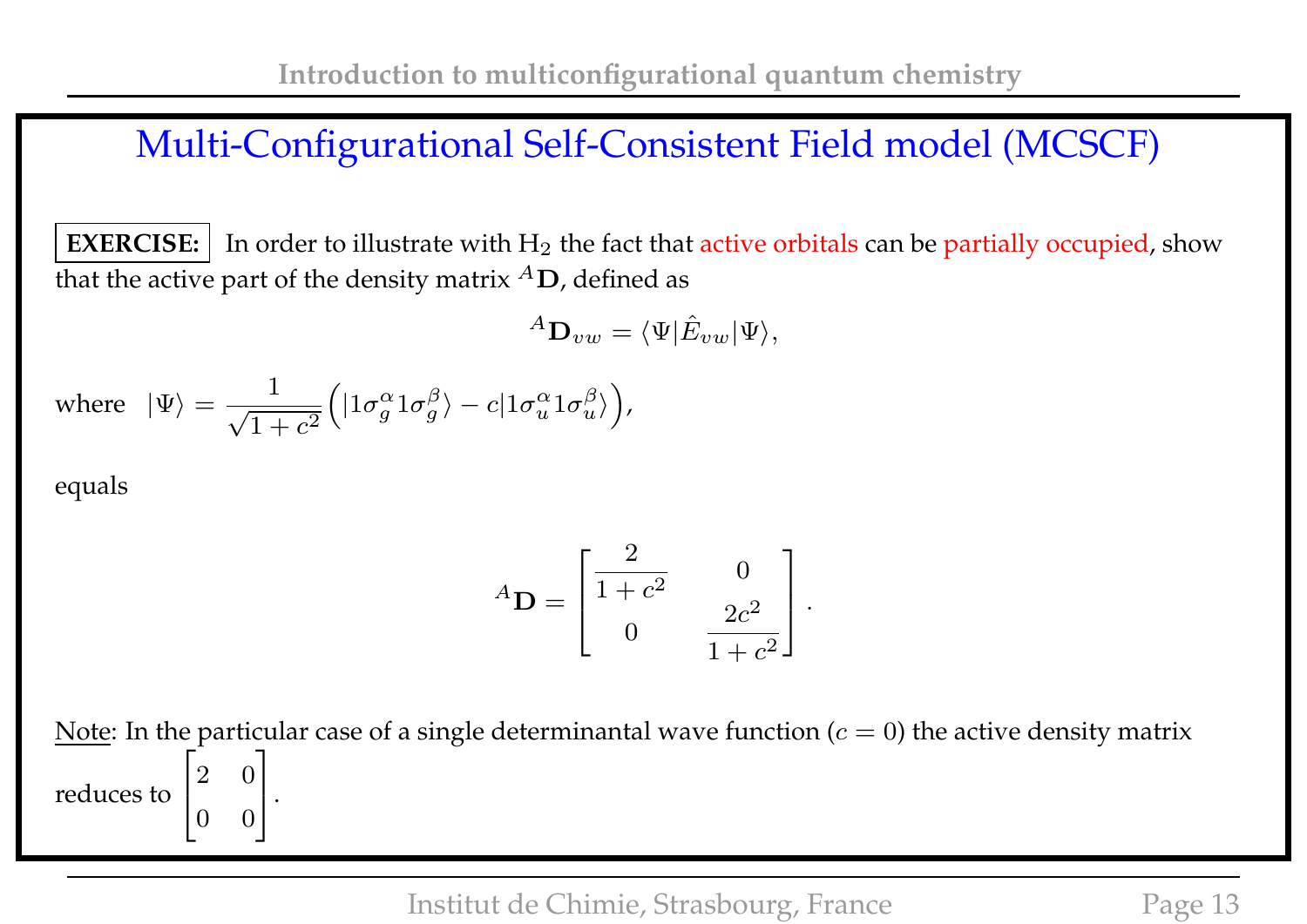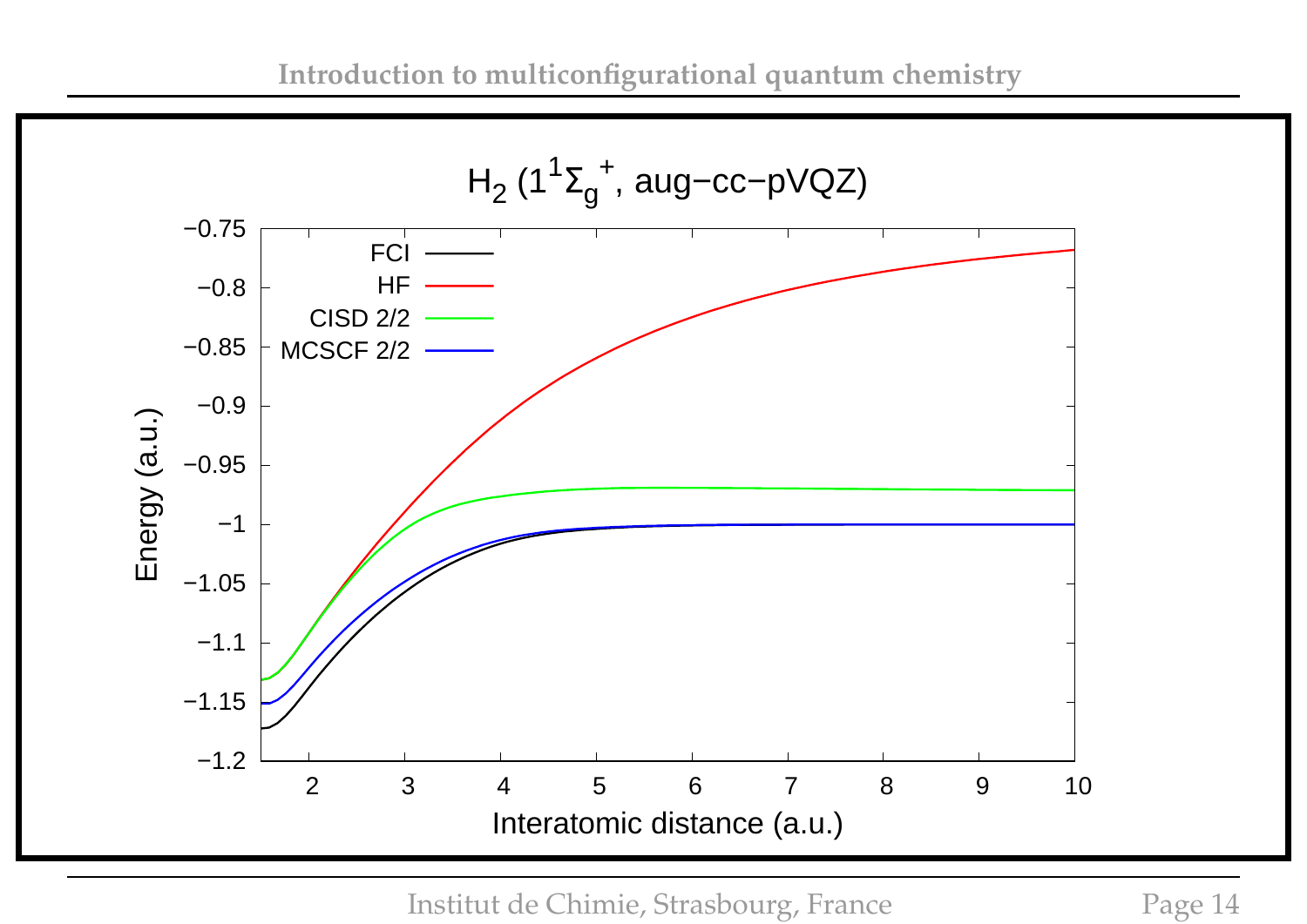## Multi-Reference Perturbation Theory (MRPT)

• *General perturbative energy expression through second order:*

$$
E_0 \approx \langle \Psi_{\rm MC} | \hat{H} | \Psi_{\rm MC} \rangle + \sum_{\mathcal{P}}^{\text{perturbers}} \frac{\langle \Psi_{\mathcal{P}} | \hat{H} | \Psi_{\rm MC} \rangle^2}{\mathcal{E}_{\rm MC} - \mathcal{E}_{\mathcal{P}}}
$$

• Multi-reference extension of MP2:

unperturbed wave function  $|\Phi_{HF}\rangle$   $\longrightarrow$   $|\Psi_{MC}\rangle$ unperturbed energy  $^{(0)} = 2 \sum$ i  $\varepsilon_i \quad \longrightarrow \quad \mathcal{E}_{\mathrm{MC}} = ? ? ?$ perturbers  $|D\rangle \hspace{.1cm} \longrightarrow \hspace{.1cm} |\Psi_{\cal P}\rangle = ? ? ? \hspace{.3cm} \stackrel{\rm NEVPT2^b}{\longleftarrow} \hat{H} |\Psi_{\rm MC}\rangle$ zeroth-order excited energies  $E^{(0)} + \varepsilon_a + \varepsilon_b - \varepsilon_i - \varepsilon_j \longrightarrow \mathcal{E}_{\mathcal{P}} =$ ??? unperturbed Hamiltonian  $\hat{H}_0 = \hat{F} \quad \longrightarrow \quad \mathcal{E}_{\mathrm{MC}} |\Psi_{\mathrm{MC}}\rangle\langle\Psi_{\mathrm{MC}}| + \quad \sum_{\mathrm{MC}} \hat{F}_{\mathrm{MC}}$ perturbers  $\mathcal P$  $\mathcal{E}_{\mathcal{P}} |\Psi_{\mathcal{P}}\rangle \langle \Psi_{\mathcal{P}}| =$ ???

• Standard approaches are CASPT2<sup>*a*</sup> and *N-electron valence state* PT2 (NEVPT2)<sup>*b*</sup>.  $^a$  K. Andersson, P. Å. Malmqvist, and B. O. Roos, J.Chem. Phys. 96, 1218 (1992).  $^b$  C. Angeli, R. Cimiraglia, and J.P. Malrieu, J. Chem. Phys. 117, 9138 (2002).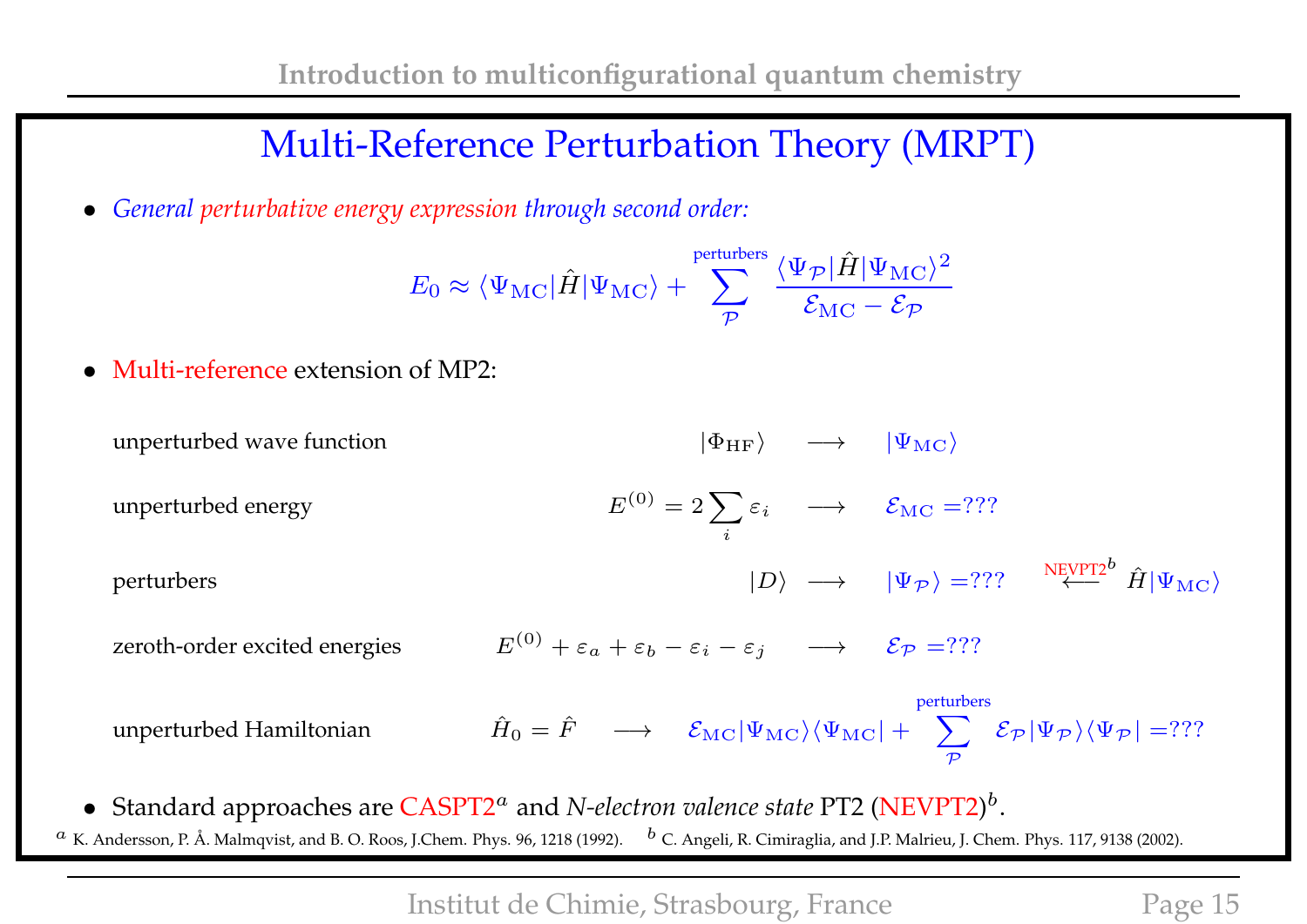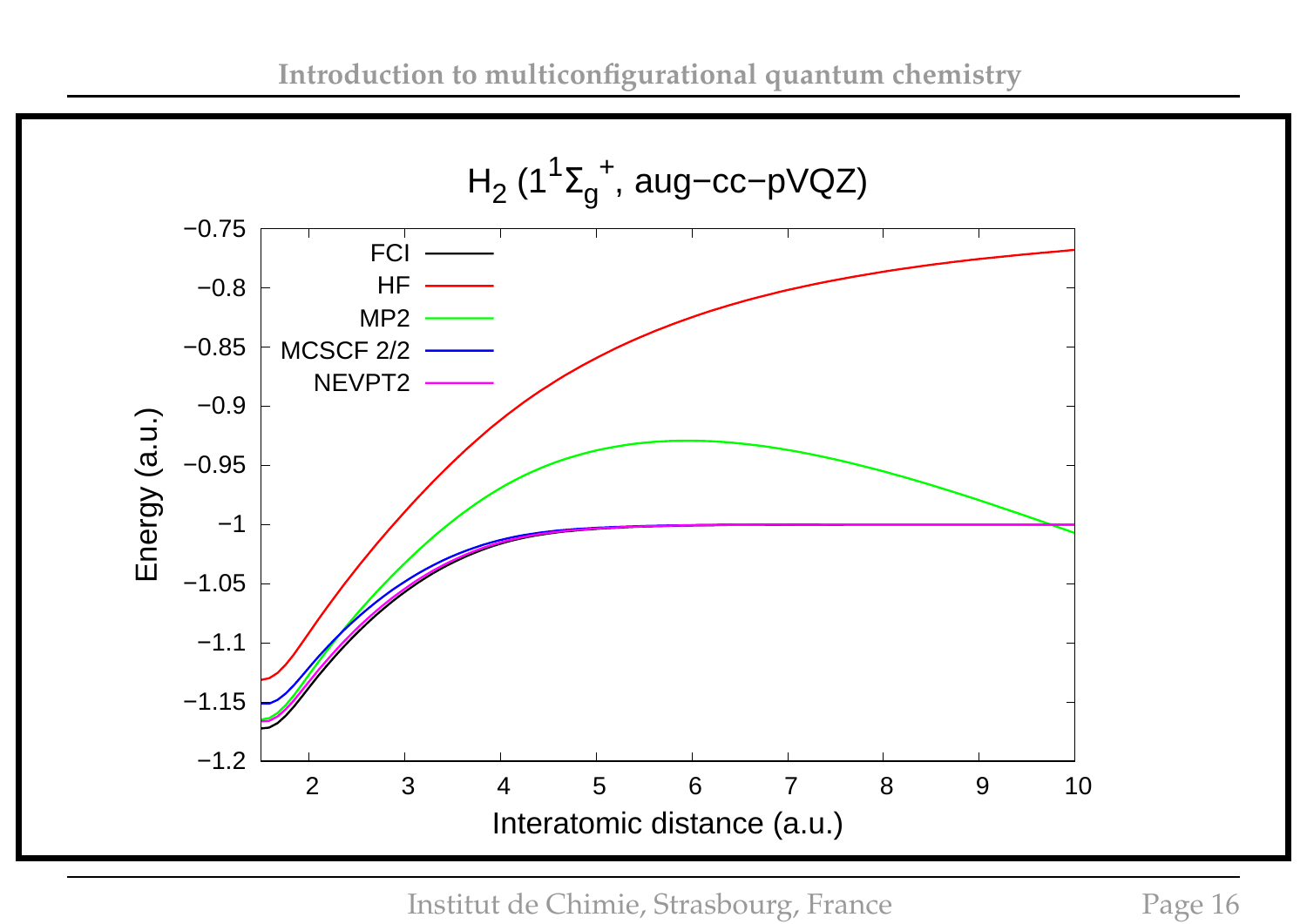# State-averaged MCSCF approach

• Gross–Oliveira–Kohn (GOK) variational principle for an ensemble of ground and excited states:

For any set  $\{\Psi_I\}_{I=1,\mathcal{N}}$  of  $\mathcal N$  orthonormal states, the following inequality holds [Phys. Rev. A 37, 2805 (1988)],

$$
\sum_{I=1}^{N} w_I \langle \Psi_I | \hat{H} | \Psi_I \rangle \ge \sum_{I=1}^{N} w_I E_I
$$

where  $E_1 \le E_2 \le \ldots \le E_N$  are the N lowest exact eigenvalues of  $\hat{H}$ , and the weights are ordered as follows,

$$
w_1 \ge w_2 \ge \ldots \ge w_{\mathcal{N}} > 0.
$$

- The state-averaged MCSCF model consists in using a *MCSCF parameterization* for each  $\Psi_I$ .
- All the states are usually described with the *same* set of (so-called *state-averaged*) molecular orbitals.
- Short-range dynamical correlation is usually recovered within multi-reference perturbation theory (multi-state CASPT2 or NEVPT2, for example).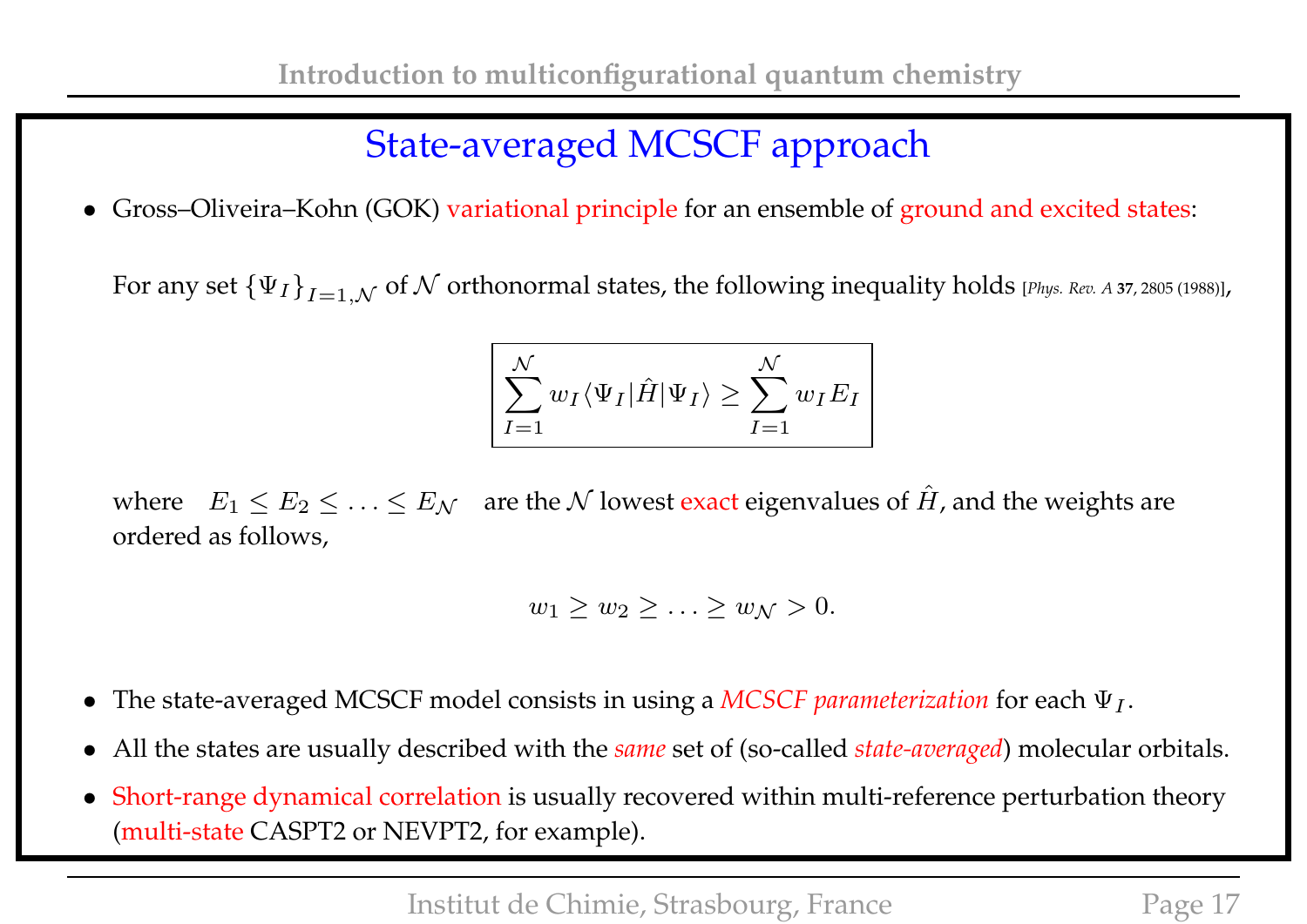### *Complements*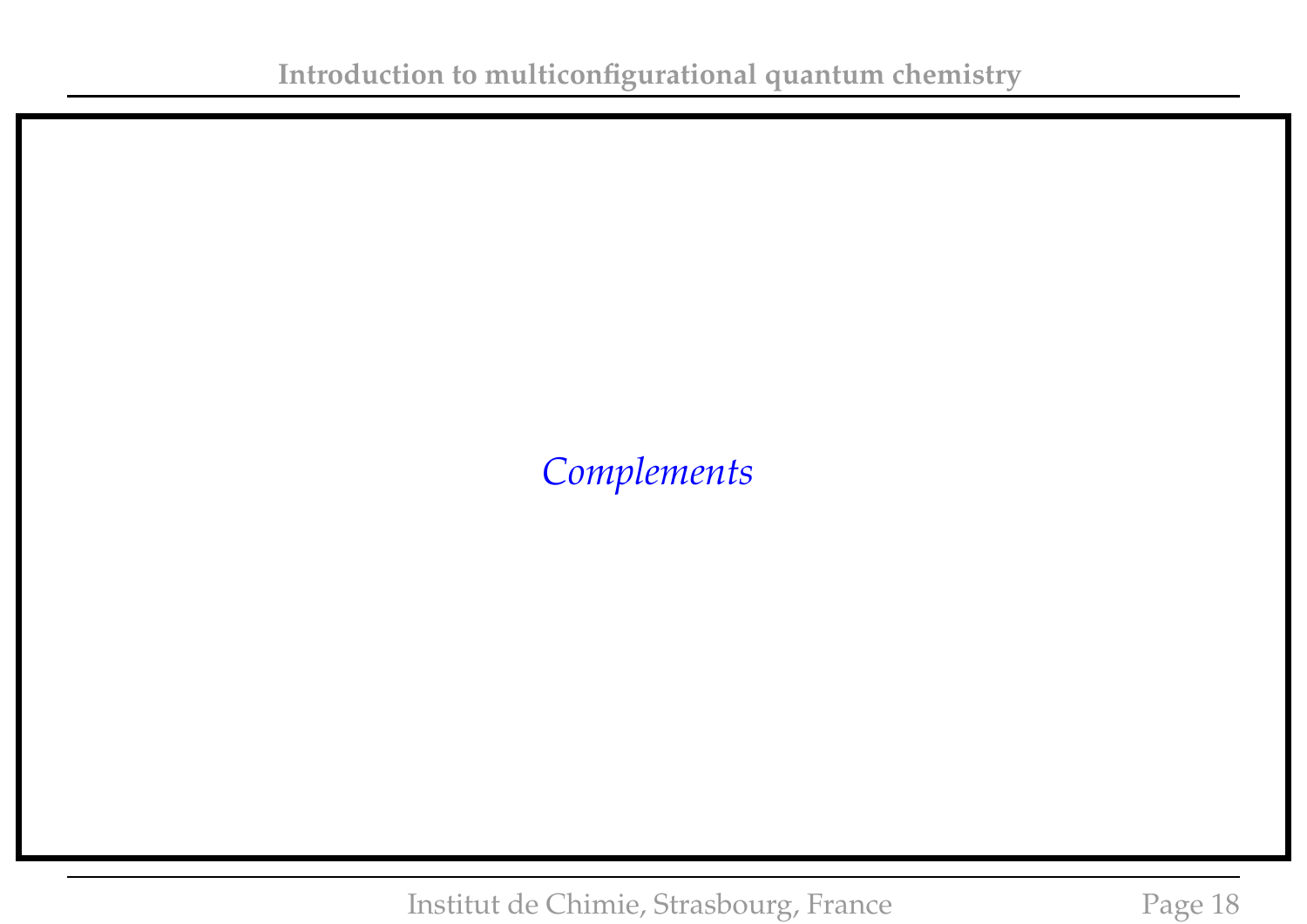• Iterative optimization of the orbital rotation vector  $\kappa$  and the CI coefficients  $C_i$ :

$$
|\Psi^{(0)}\rangle = \sum_{i} C_{i}^{(0)}|i\rangle \qquad \longleftarrow \text{ normalized starting wave function}
$$
\n
$$
|\Psi(\lambda)\rangle = e^{-\hat{\kappa}} \frac{|\Psi^{(0)}\rangle + \hat{Q}|\delta\rangle}{\sqrt{1 + \langle \delta|\hat{Q}|\delta\rangle}} \qquad \longleftarrow \text{ convenient parametrization} \qquad \lambda = \begin{bmatrix} \vdots \\ \kappa_{pq} \\ \vdots \\ \kappa_{pq} \end{bmatrix} p > q
$$
\n
$$
\hat{Q} = 1 - |\Psi^{(0)}\rangle\langle\Psi^{(0)}|, \quad |\delta\rangle = \sum_{i} \delta_{i}|i\rangle, \quad \langle\Psi^{(0)}|\hat{Q}|\delta\rangle = 0, \quad \langle\Psi(\lambda)|\Psi(\lambda)\rangle = 1
$$
\n• MCSCF energy expression:  $E(\lambda) = \langle\Psi(\lambda)|\hat{H}|\Psi(\lambda)\rangle$   
\n• Variational optimization: 
$$
E_{\lambda_{+}}^{[1]} = \begin{bmatrix} E_{\lambda_{+}}^{[0]} \\ E_{\lambda_{+}}^{[1]} \end{bmatrix} = 0 \qquad \text{where} \quad E_{\lambda_{+}}^{[0]} = \frac{\partial E(\lambda)}{\partial \kappa}\Big|_{\lambda_{+}}
$$
\nand  $E_{\lambda_{+}}^{[1]} = \frac{\partial E(\lambda)}{\partial \delta}\Big|_{\lambda_{+}}$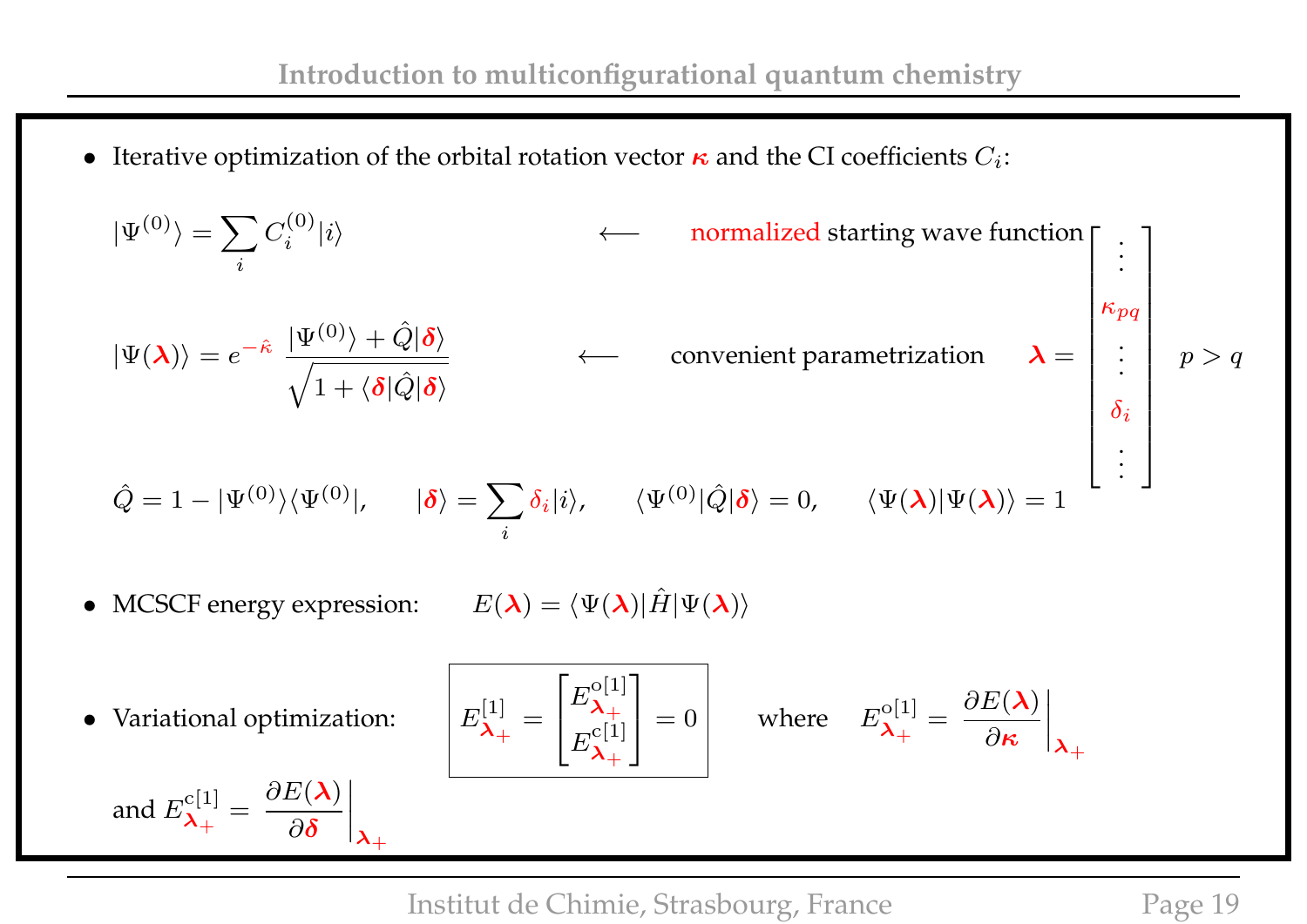• Newton method:

$$
E(\lambda) \approx E(0) + \lambda^T E_0^{[1]} + \frac{1}{2} \lambda^T E_0^{[2]} \lambda \rightarrow E_{\lambda_+}^{[1]} \approx E_0^{[1]} + E_0^{[2]} \lambda_+ = 0 \rightarrow E_0^{[2]} \lambda_+ = -E_0^{[1]}
$$

**Newton step**

• Convergence reached when  $E_0^{[1]}$  $\binom{1}{0} = 0$ 

$$
\begin{aligned}\n\boxed{\text{EX7:}} \quad \text{Show that} \quad E_{0,pq}^{\text{o}[1]} &= \langle \Psi^{(0)} | [\hat{E}_{pq} - \hat{E}_{qp}, \hat{H}] | \Psi^{(0)} \rangle \quad \text{and} \quad E_0^{c[1]} = 2 \Big( \mathbf{H}^{\text{CAS}} - E(0) \Big) \mathbf{C}^{(0)} \\
\text{where} \quad \mathbf{H}_{ij}^{\text{CAS}} &= \langle i | \hat{H} | j \rangle \quad \text{and} \quad \mathbf{C}^{(0)} = \begin{bmatrix} \vdots \\ C_i^{(0)} \\ \vdots \end{bmatrix}\n\end{aligned}
$$

Note:  $E_0^{\rm o[1]}$  $\mathcal{L}_0^{[0]1]} = 0$  is known as generalized Brillouin theorem.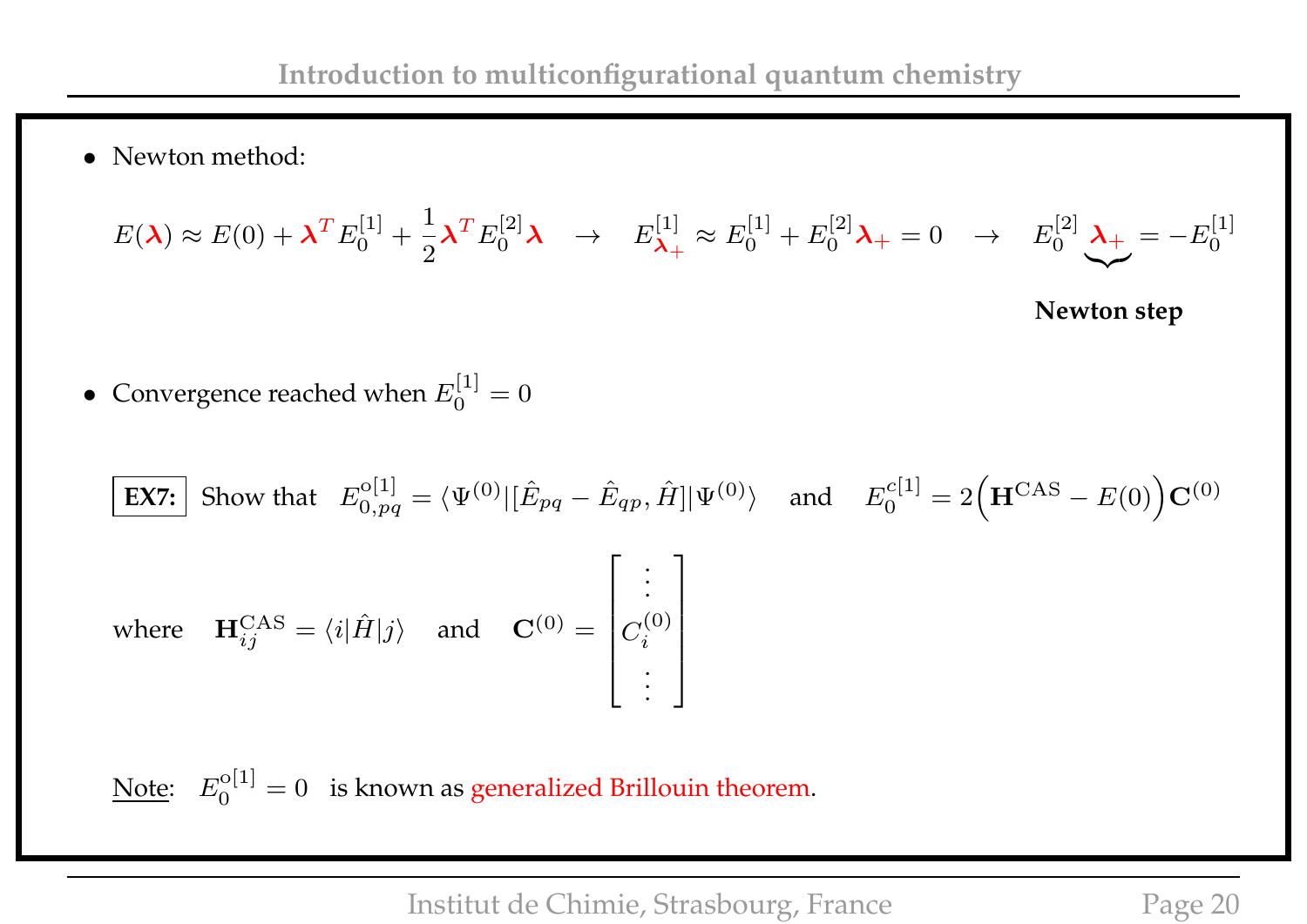**EXERCISE:** Prove GOK's theorem in the particular case of two states by using Theophilou's variational principle:  $\langle \Psi_1 | \hat{H} | \Psi_1 \rangle + \langle \Psi_2 | \hat{H} | \Psi_2 \rangle \ge E_1 + E_2$ . **Hint**: Show that

 $w_1\langle\Psi_1|\hat{H}|\Psi_1\rangle + w_2\langle\Psi_2|\hat{H}|\Psi_2\rangle = w_2\Big[\langle\Psi_1|\hat{H}|\Psi_1\rangle + \langle\Psi_2|\hat{H}|\Psi_2\rangle\Big] + (w_1-w_2)\langle\Psi_1|\hat{H}|\Psi_1\rangle$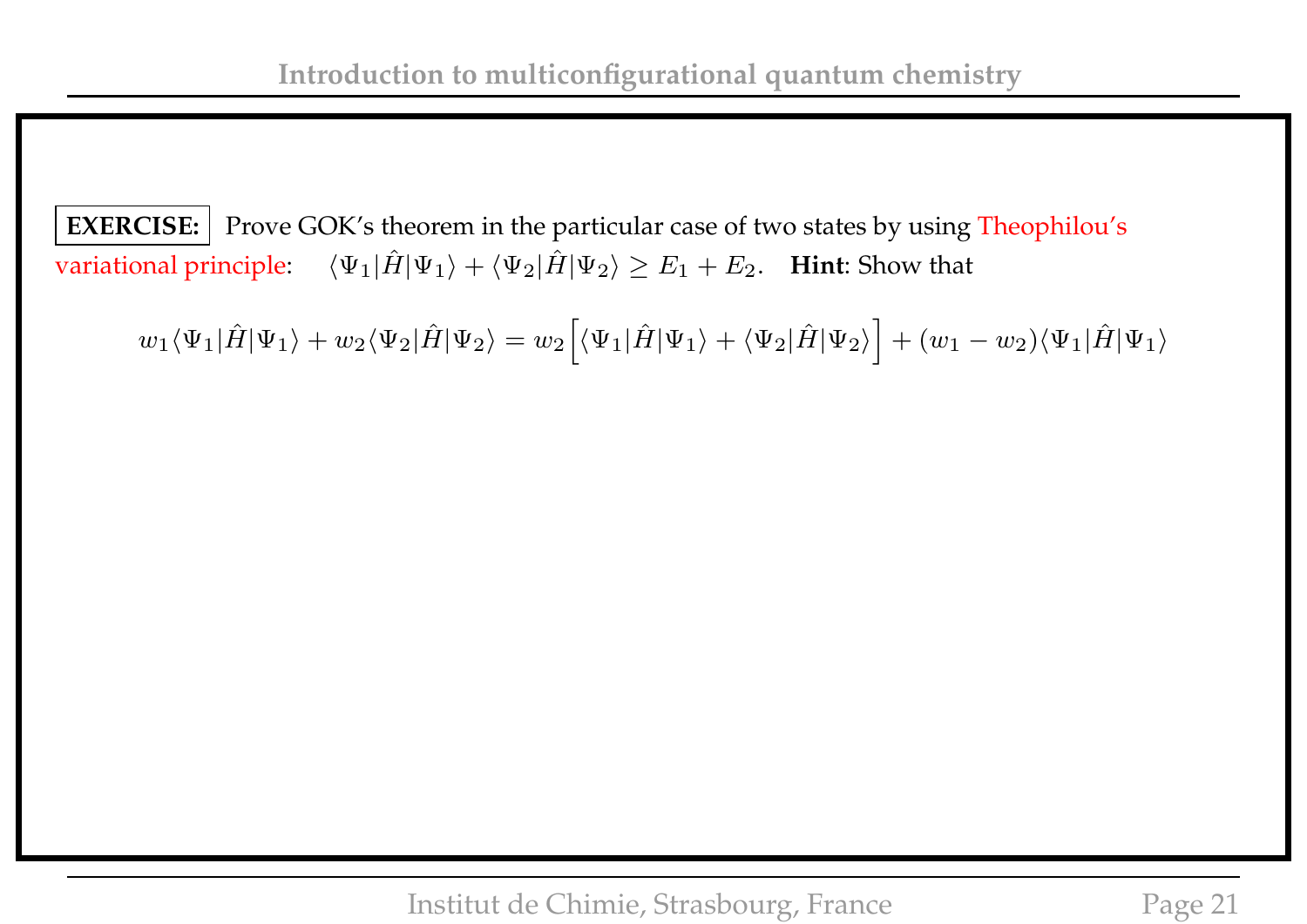#### **EXERCISE:** Proof of Theophilou's variational principle for two states

(**1**) Let  $\Delta = \langle \Psi_1 | \hat{H} | \Psi_1 \rangle + \langle \Psi_2 | \hat{H} | \Psi_2 \rangle - E_1 - E_2$ . We consider the complete basis of the exact eigenvectors  $\left\{ \tilde{\Psi}_I\right.$ o  $I=1,2,...$ of  $\hat{H}$  with eigenvalues  $\{E_I\}_{I=1,2,...}$ Both trial wavefunctions can be expanded in that basis as follows,

$$
|\Psi_K\rangle = \sum_{I} C_{KI} |\tilde{\Psi}_I\rangle, \qquad K = 1, 2.
$$

Show that 
$$
\Delta = \sum_{I=1}^{2} (p_I - 1) E_I + \sum_{I>2} p_I E_I
$$
 where  $p_I = C_{1I}^2 + C_{2I}^2$ .  
\n(2) Show that  $\Delta = \sum_{I=1}^{2} (1 - p_I)(E_2 - E_I) + \sum_{I>2} p_I (E_I - E_2)$ . **Hint: prove first that**  $\sum_{I} p_I = 2$ .

(3) Let us now decompose the two first eigenvectors  $(I = 1, 2)$  in the basis of the trial wavefunctions and the orthogonal complement:  $|\tilde{\Psi}_I\rangle = C_{1I} |\Psi_1\rangle + C_{2I} |\Psi_2\rangle + \hat{Q}_{12} |\tilde{\Psi}_I\rangle$  where  $\hat{Q}_{12} = 1 - \sum$ 2  $K=1$  $|\Psi_K\rangle\langle\Psi_K|$ . Explain why  $p_I \leq 1$  when  $I = 1, 2$  and conclude.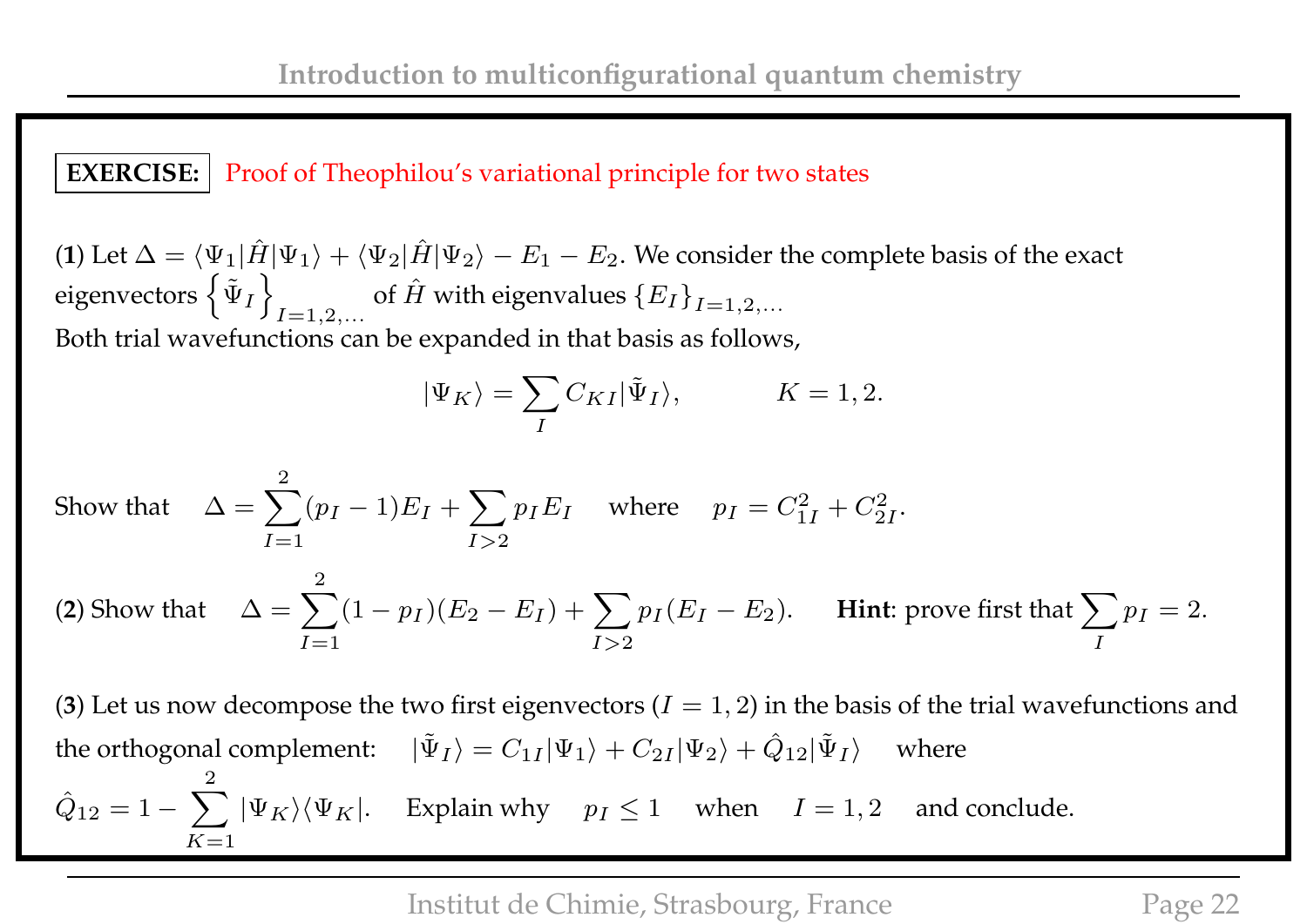# State-averaged MCSCF approach

- State-averaged MCSCF model: simultaneous optimization of the ground and the lowest  $\mathcal{N} 1$ excited states at the MCSCF level.
- Iterative procedure:  $N$  initial orthonormal states are built from the same set of orbitals.

$$
|\Psi_I^{(0)}\rangle = \sum_i C_{I,i}^{(0)} |i\rangle, \qquad I = 1, \dots, \mathcal{N}
$$

• Double-exponential parametrization:

$$
\boxed{|\Psi_I(\kappa, \mathbf{S})\rangle = e^{-\hat{\kappa}} e^{-\hat{S}} |\Psi_I^{(0)}\rangle}
$$
 where 
$$
\hat{S} = \sum_{J=1}^{\mathcal{N}} \sum_{K>J} S_{KJ} (|\Psi_K^{(0)}\rangle \langle \Psi_J^{(0)}| - |\Psi_J^{(0)}\rangle \langle \Psi_K^{(0)}|)
$$
 and 
$$
\sum_i |i\rangle \langle i| = \sum_K |\Psi_K^{(0)}\rangle \langle \Psi_K^{(0)}|
$$